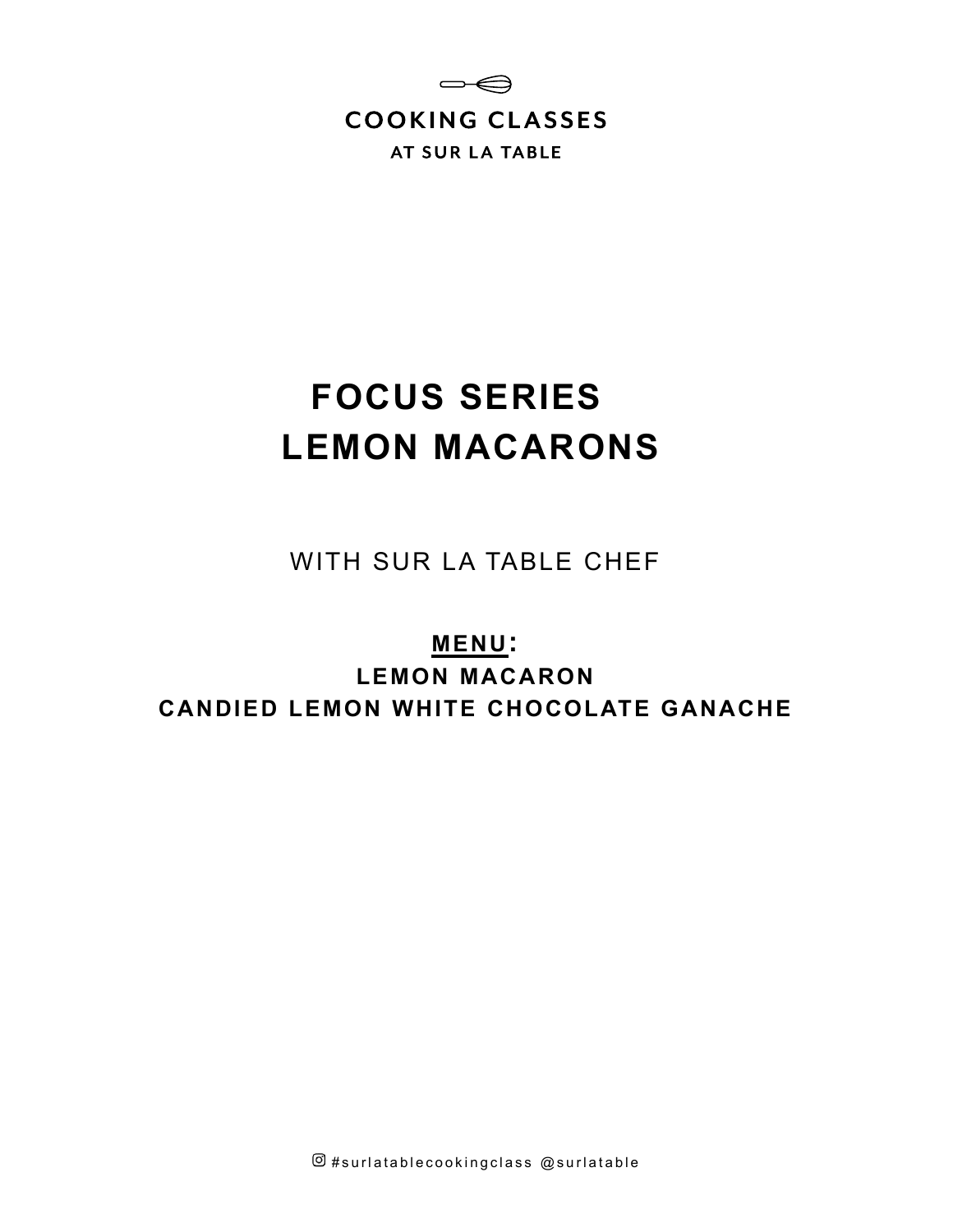# **Ingredient Shopping List**

Below is a list of ingredients you'll need to make the recipes in this packet.

# **Dairy/Refrigerated**

- □ 4 large eggs
- $\Box$  1/3 cup heavy whipping cream

# **Produce**

 $\Box$  4 lemons

# **Pantry Items**

- □ 7 ounces confectioners' sugar
- □ 4 ounces almond flour
- □ 8 to 10 ounces granulated sugar
- □ 1/8 teaspoon cream of tartar
- □ Yellow gel food coloring
- □ 12 ounces white chocolate
- □ 1/8 teaspoon lemon oil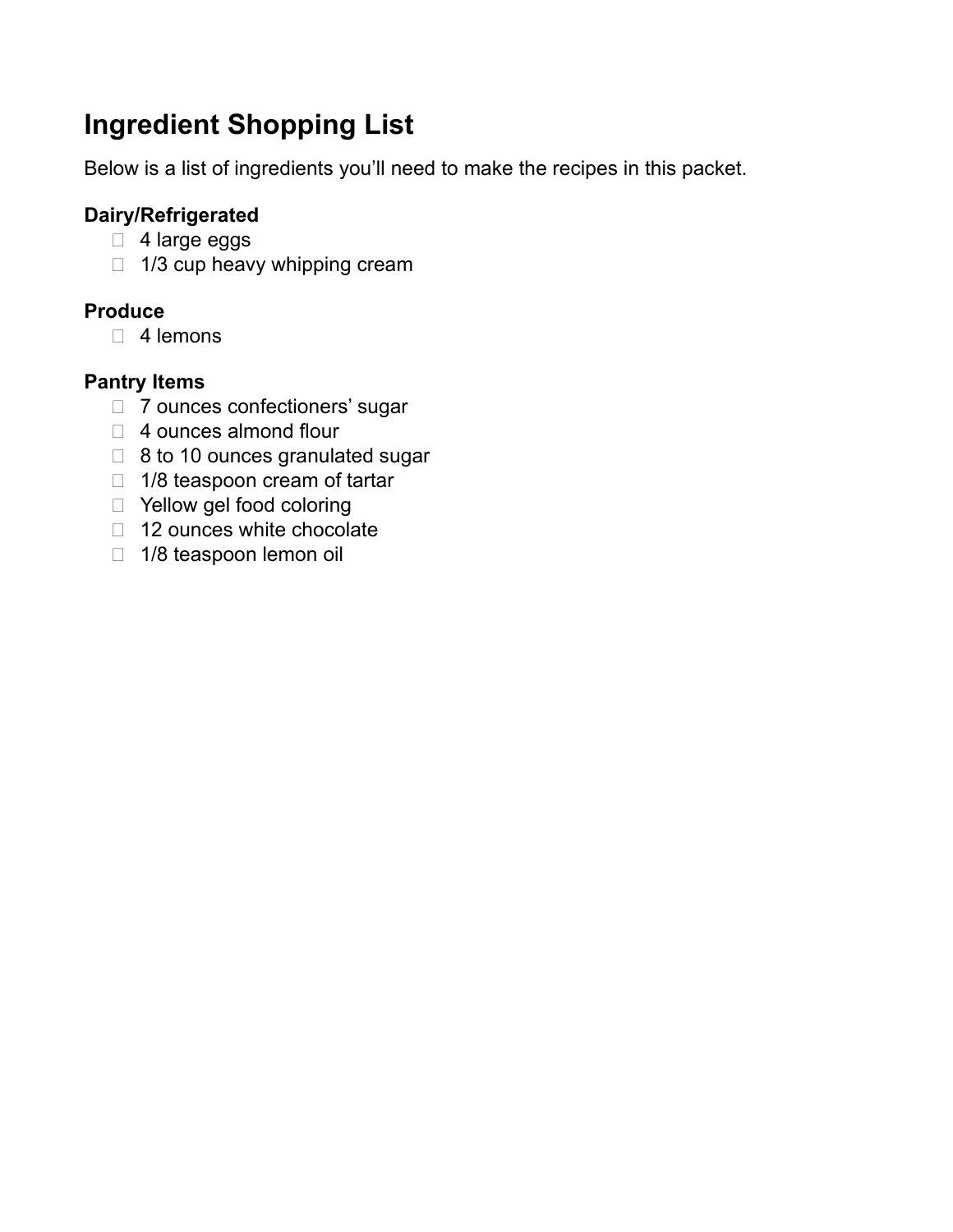# **Equipment Needed**

Below is a list of tools you'll need to make the recipes in this packet.

# **Cutlery/Hand Tools/Gadgets**

- □ Kitchen scale
- $\Box$  Bench scraper (optional)
- □ Measuring cups and spoons
- □ Sieve or fine-mesh strainer
- □ Silicone spatula
- Wooden spoon
- $\Box$  Large mixing bowl
- □ Mixing bowls (various sizes)
- Whisk
- □ Vegetable peeler
- Chef knife
- □ Slotted spoon

# **Appliances**

- □ Food processor
- $\Box$  Stand mixer or handheld mixer with paddle and whisk attachment

# **Baking Tools and Equipment**

- $\Box$  2 baking sheets
- $\Box$  2 medium pastry bags (disposable or fabric)
- $\Box$  1/2" plain round pastry tip (#12)

# **Cookware and Other**

- □ Parchment paper
- □ 2 medium saucepans
- □ Wire cooling rack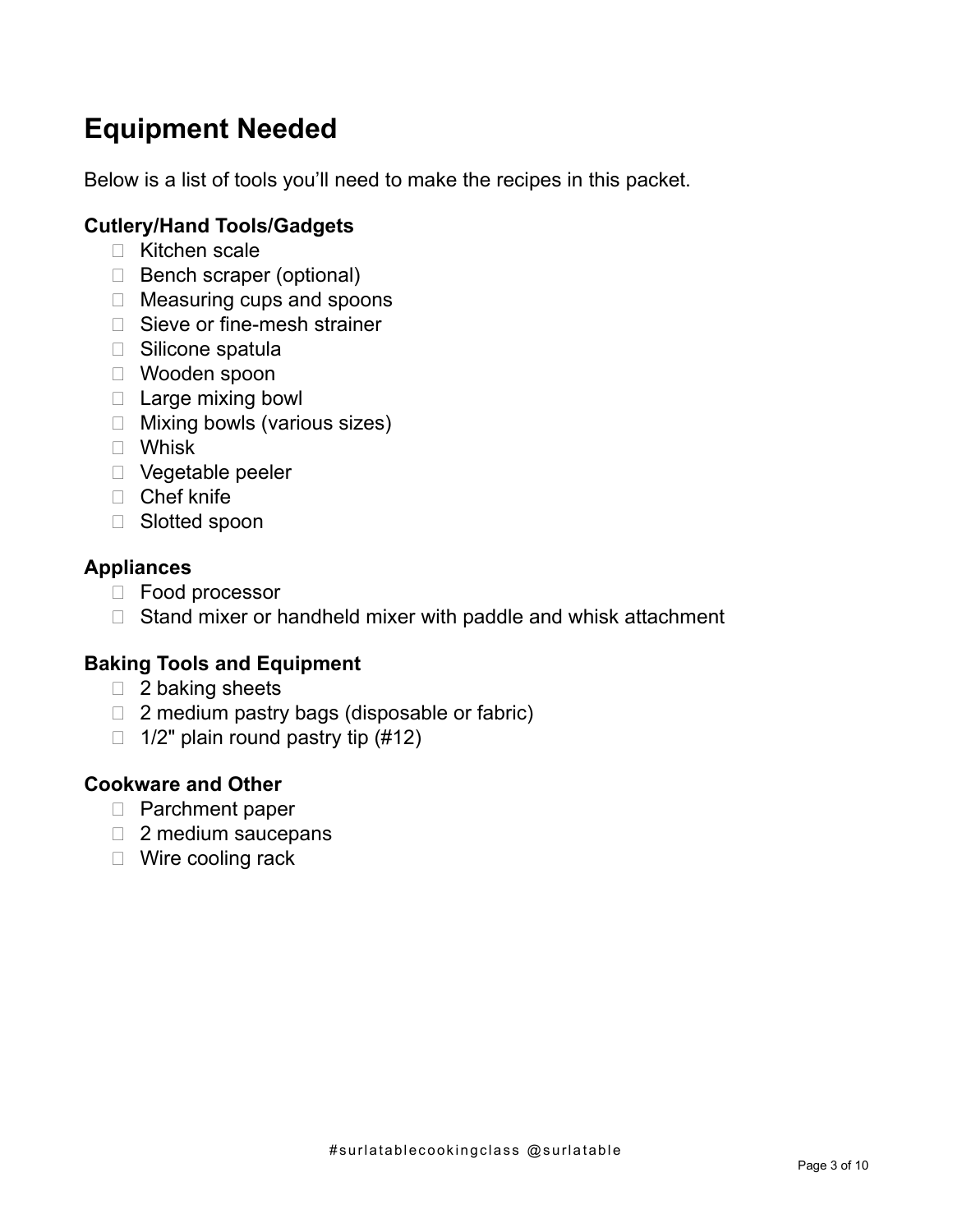# **Pre-Class Mise en Place and Notes**

- Please gather all ingredients prior to class if you will be cooking along.
- It is helpful to organize the ingredients by recipe on rimmed baking sheets.
- Feel free to pre-measure ingredients, but it is not necessary.
- We encourage you to prep all your ingredients before class as it will allow you to have more time to listen and watch the instructor.

### **Lemon Macarons**

1. Print out 4 copies of the macaron template from the last page of this packet to place under your parchment paper on your rimmed baking sheets.

2. You will start class by pulsing the almond flour, and confectioners' sugar. It will be helpful to have your ingredients, kitchen scale, food processor, fine-mesh strainer and a sheet of parchment paper ready to go.

3. Preheat the oven to 300°F and position rack in the middle of the oven.

4. 30 minutes prior to class, remove 4 egg whites from refrigerator and allow to come to room temperature.

### **Candied Lemon White Chocolate Ganache**

1. Wash lemons.

2. Peel lemons (see step 1 of recipe).

3. Simmer lemon peels in 1/2 cup granulated sugar and 1/2 cup water for 20 minutes (step 2 of recipe).

4. Remove lemon peel from syrup, drain slightly, and toss with granulated sugar. Set on wire rack to cool and harden (step 3 of recipe).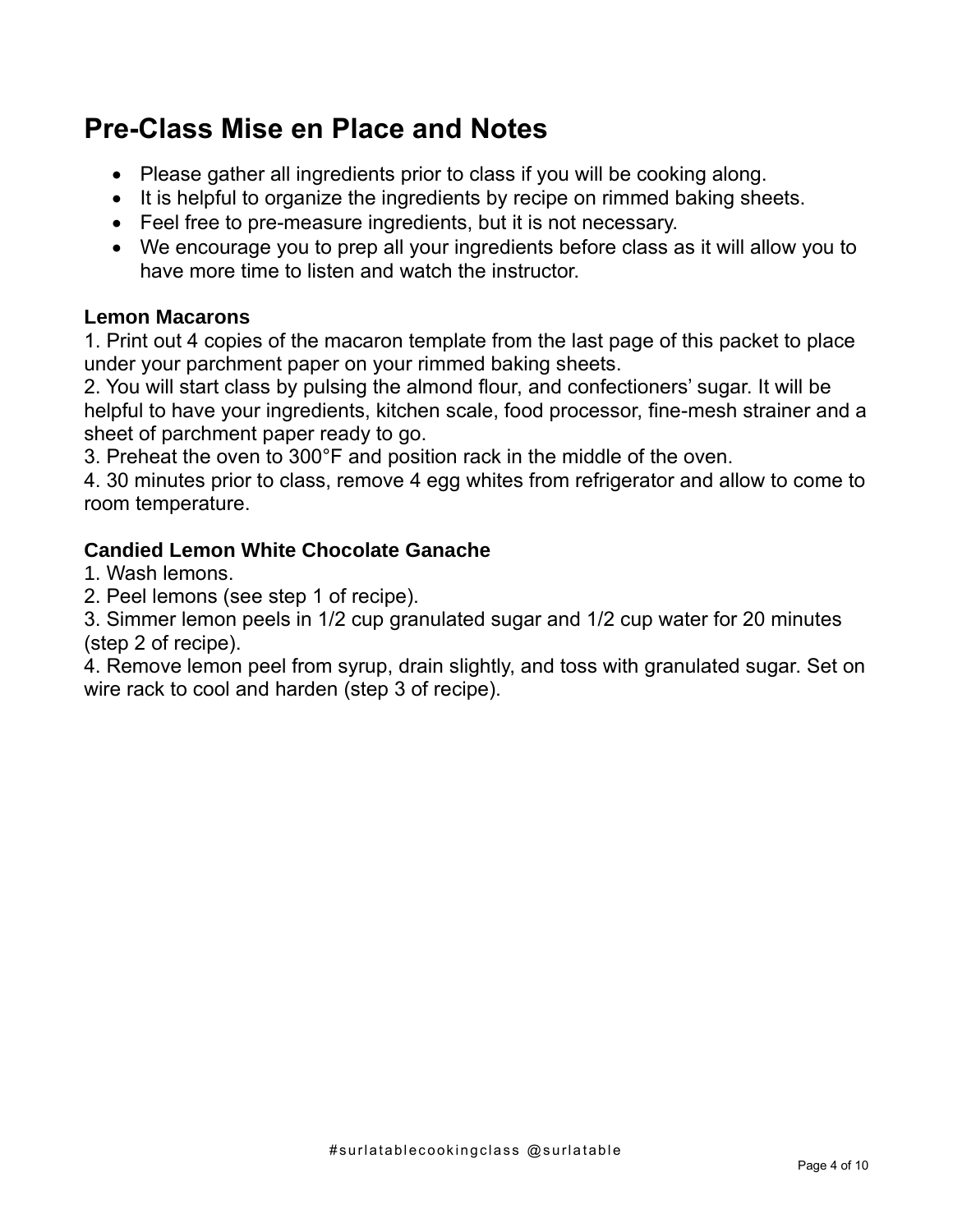#### **LEMON MACARONS**

 $\frac{1}{2}$ 

 $\frac{1}{2}$ 

*Yield: 35 sandwich cookies*

*7 ounces confectioners' sugar 4 ounces almond flour 2 tablespoons lemon zest 4 large (4 ounces) egg whites, at room temperature 1/8 teaspoon cream of tartar 3 1/2 ounces granulated sugar Yellow gel food coloring*

1. Preheat oven to 300°F and position a rack in middle of oven. Fit baking sheets with parchment paper. Make sure pans are flat (not dented or warped) and parchment is trimmed to fit pan. Using paper templates, trace circles onto parchment or place templates under parchment paper.

2. To the bowl of a food processor fitted with a metal blade, process confectioners' sugar, almond flour, and lemon zest into a fine powder, about 30 seconds. Using a drum sieve, sift mixture onto a sheet of parchment paper three times and discard any coarse meal (no more than 1/2 teaspoon).

3. *To prepare meringue:* To the bowl of a stand mixer fitted with a whisk attachment, add egg whites and cream of tartar; whip whites on medium speed until foamy. Gradually add sugar, stopping to scrape down sides of bowl as needed. Once sugar is incorporated add yellow food coloring and continue to whip meringue into stiff glossy peaks. The meringue should have the consistency of shaving cream. Gently fold in vanilla bean paste or seeds.

4. *To complete macaronage step:* Add one-third of sifted flour mixture to meringue and fold with a spatula. Once incorporated, add remaining flour mixture, smearing batter along sides of bowl and then folding back into center, being careful not to overmix. Repeat until batter becomes shiny and reaches the consistency of slow-moving lava. To check for correct consistency, batter should flow from spatula-like thick lava and hold a ribbon for a couple of seconds, then fall back into itself making a smooth glossy surface. If it falls in clumps, continue to fold gently, deflating batter until proper consistency is reached.

5. Transfer batter to a pastry bag fitted with a 1/2" plain round tip. Using both hands, hold pastry bag, pipe batter by placing tip 1/2" above parchment, directly in center of first stenciled circle and fill. Once circle is filled, stop squeezing and make a quick upward and sideways motion to detach batter and move to next circle. (The batter should settle into a smooth and glossy round circle.)

6. Rap baking sheet firmly on counter to release any trapped air and to help form the pied. Let macarons stand at room temperature until a firm skin forms, 30 to 45 minutes. To check to see if macarons are ready, lightly touch sides and if your finger does not make a dent, macarons are ready for the oven.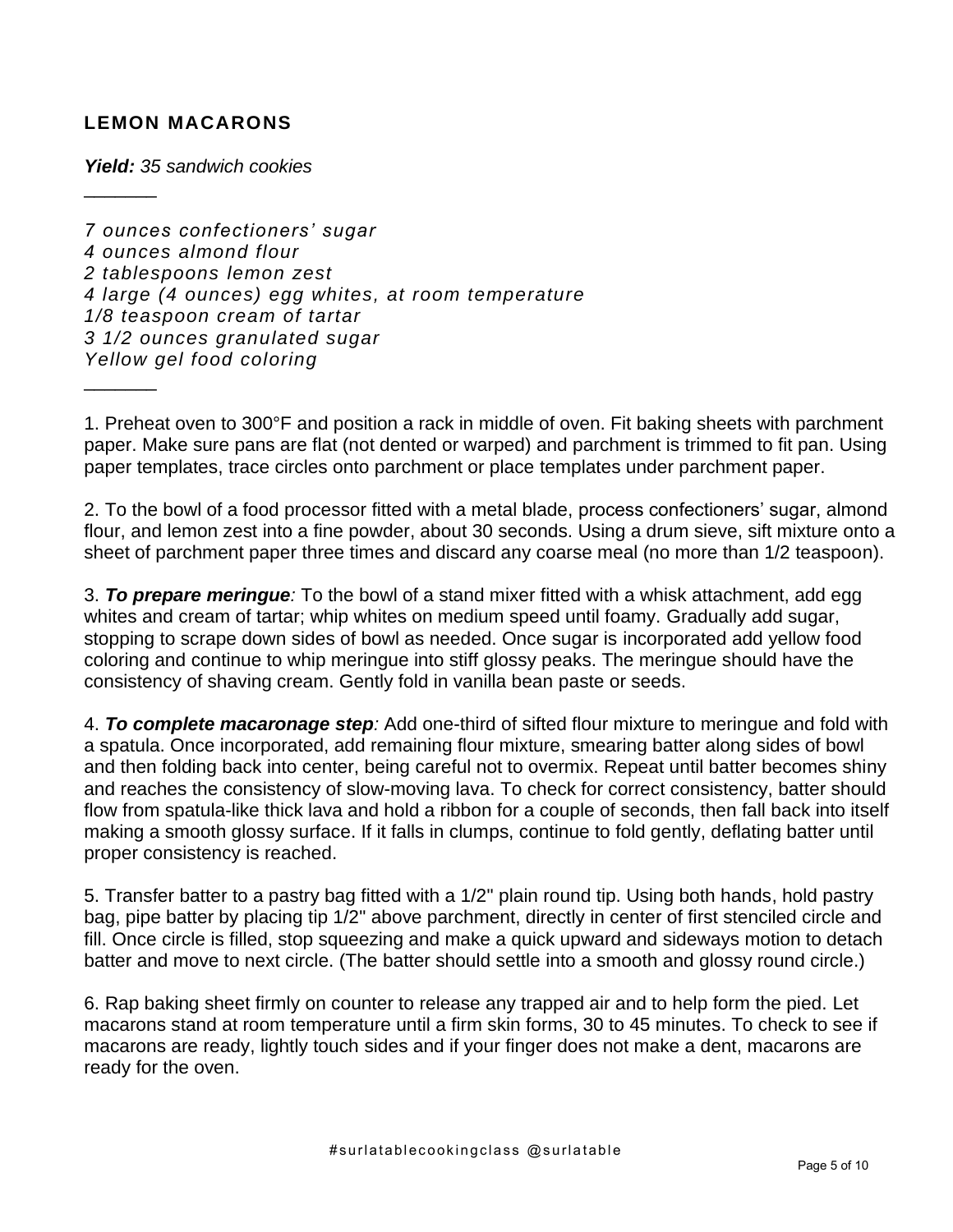7. Bake macarons one sheet at a time, rotating halfway through, until macarons are crisp and firm, 14 to 16 minutes. Carefully slide macaron topped parchment sheets onto a wire rack and allow macarons to cool completely before removing them from parchment paper and filling.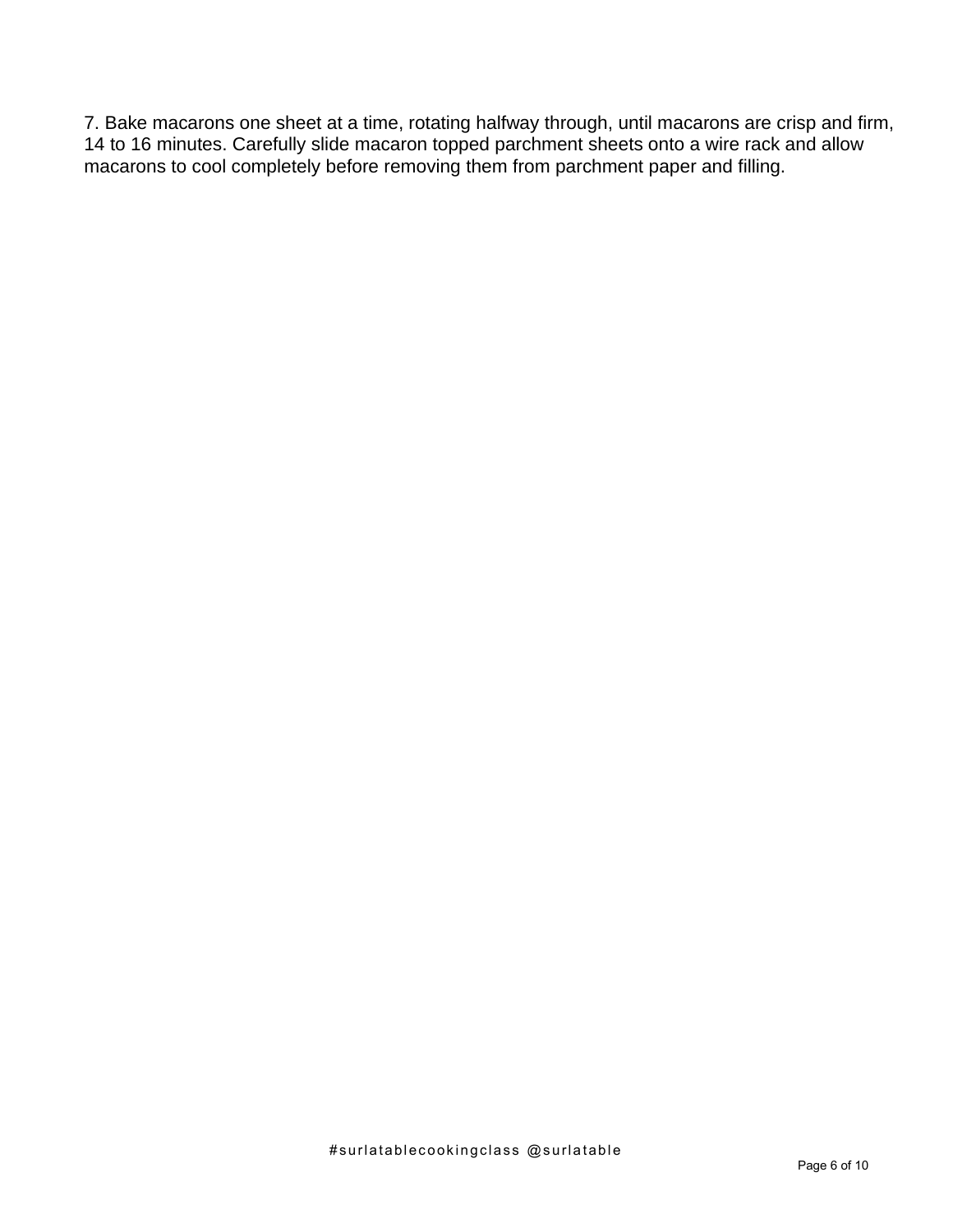### **CANDIED LEMON-WHITE CHOCOLATE GANACHE**

*Yield: about 1 1/2 cups*

 $\frac{1}{2}$ 

 $\frac{1}{2}$ 

*3 medium lemons, washed 1/2 cup granulated sugar, plus more for dredging 1/2 cup water 12 ounces white chocolate, chopped 1/3 cup heavy whipping cream 1/8 teaspoon lemon oil*

1. Using a peeler or a small sharp knife, peel the lemon zest (*taking care to only remove the zest and not the pith*), taking off long, thin strips.

2. Combine the zest, sugar, and water in a small saucepan and bring to a boil over medium-high heat, stirring to dissolve sugar into syrup. Reduce heat to medium and simmer the mixture for 20 minutes; the syrup will be thick and the zest will be translucent.

3. Using a slotted spoon, remove the zest from the syrup and dredge in granulated sugar to coat. Transfer coated zest to a wire rack to dry. Once the peel is dried, about 10 minutes, finely chop it and set aside. Cool the lemon syrup and reserve.

4. Place a medium saucepan filled with two inches of water over medium heat.

5. Place chocolate, cream, and lemon oil in a medium heatproof bowl and place over the simmering water. While slowly stirring the mixture with a silicone spatula, heat just until the chocolate melts and has a smooth consistency. Add 2 tablespoons of the reserved syrup and the chopped zest to the chocolate, stirring to combine.

6. Let ganache cool, stirring every 10 minutes. When ganache has thickened to a frosting-like consistency, transfer to a piping bag fitted with a medium plain round pastry tip. Pipe a cherry-size portion of ganache onto the flat side of a cooled macaron. Top with a second macaron half and gently press just enough to push the filling out toward the edges.

7. Once filled, macarons can be refrigerated in an airtight container up to 3 days.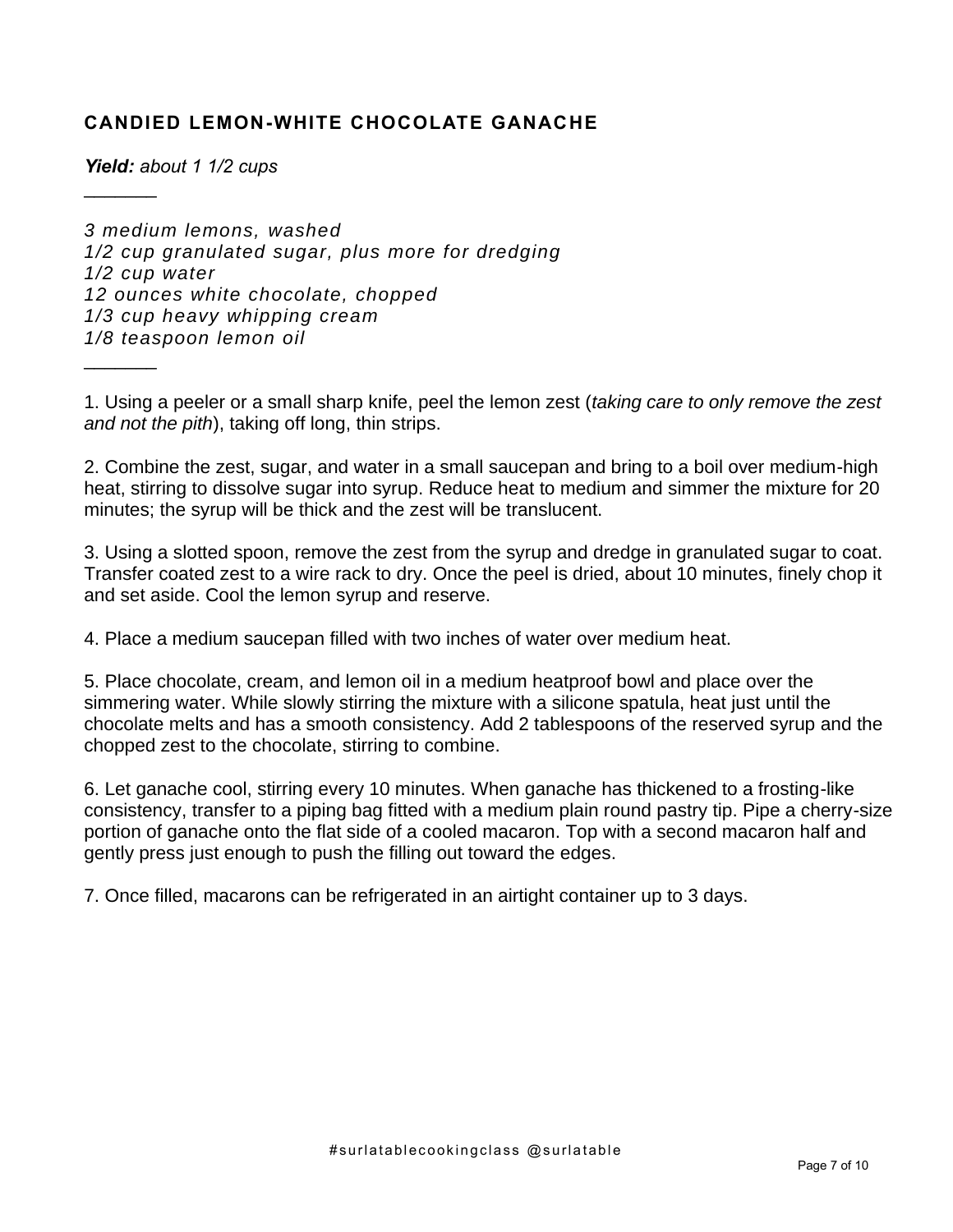#### **HOW TO MAKE MACARONS**

Making macarons requires only three ingredients: almond flour, confectioners' sugar and egg whites. Other items such as cocoa powder, dried raspberries, nut powders and dried teas can be added to change the color and flavor of these delicate cookies. It's important to carefully choose ingredients and follow the preparation and baking instructions in this packet to ensure success.

#### *Almond flour, very finely ground*

Available at Sur La Table, specialty stores, or online. Store products in the freezer as nut flours spoil quickly. Purchase products that contain little or no cornstarch which can cause the macaron shells to crack. Another option is to buy almonds and grind them to a very fine texture in a food processor, spice grinder, or blender.

#### *Egg whites*

For best results, allow the egg whites to reach room temperature before whipping. Make sure that the whites contain no bits of yolk which will prevent the whites from foaming properly. A mild acid such as cream of tartar also helps the egg whites foam. When measuring, keep in mind that the white from a large egg weighs approximately 1 ounce.

#### *Flavorings*

Mix dry flavorings such as dried fruit powders, teas, nut powders and cocoa with the almond meal. Mix wet ingredients such as food colorings with the egg whites once they are beaten.

#### **MACARON BATTER MIXING TECHNIQUES**

#### *Common/French/Cold Meringue*

Made with room temperature egg whites. Sugar is slowly added after the egg whites are beaten to the soft peak stage. This mixture is less stable and must be used immediately.

#### *Cooked/Italian/Hot Meringue*

A sugar syrup (4 parts sugar to 1 part water) is cooked to approximately 243°F (firm ball stage), then poured into the whipping egg whites (begin whipping egg whites when the sugar syrup reaches a boil). This mixture is more stable than a cold meringue.

#### **IMPORTANT MACARON TERMINOLOGY**

#### *Macaronage*

The technique of deflating the almond flour and meringue to create a smooth, shiny batter.

#### *Macaronner*

The technique of mixing the batter until it is firm and drips slowly when scooped.

#### *Pied*

The "foot" or small frills that form along the bottom edge of a macaron makes the cookie distinctive and authentic. Forming the pied depends on several factors including proper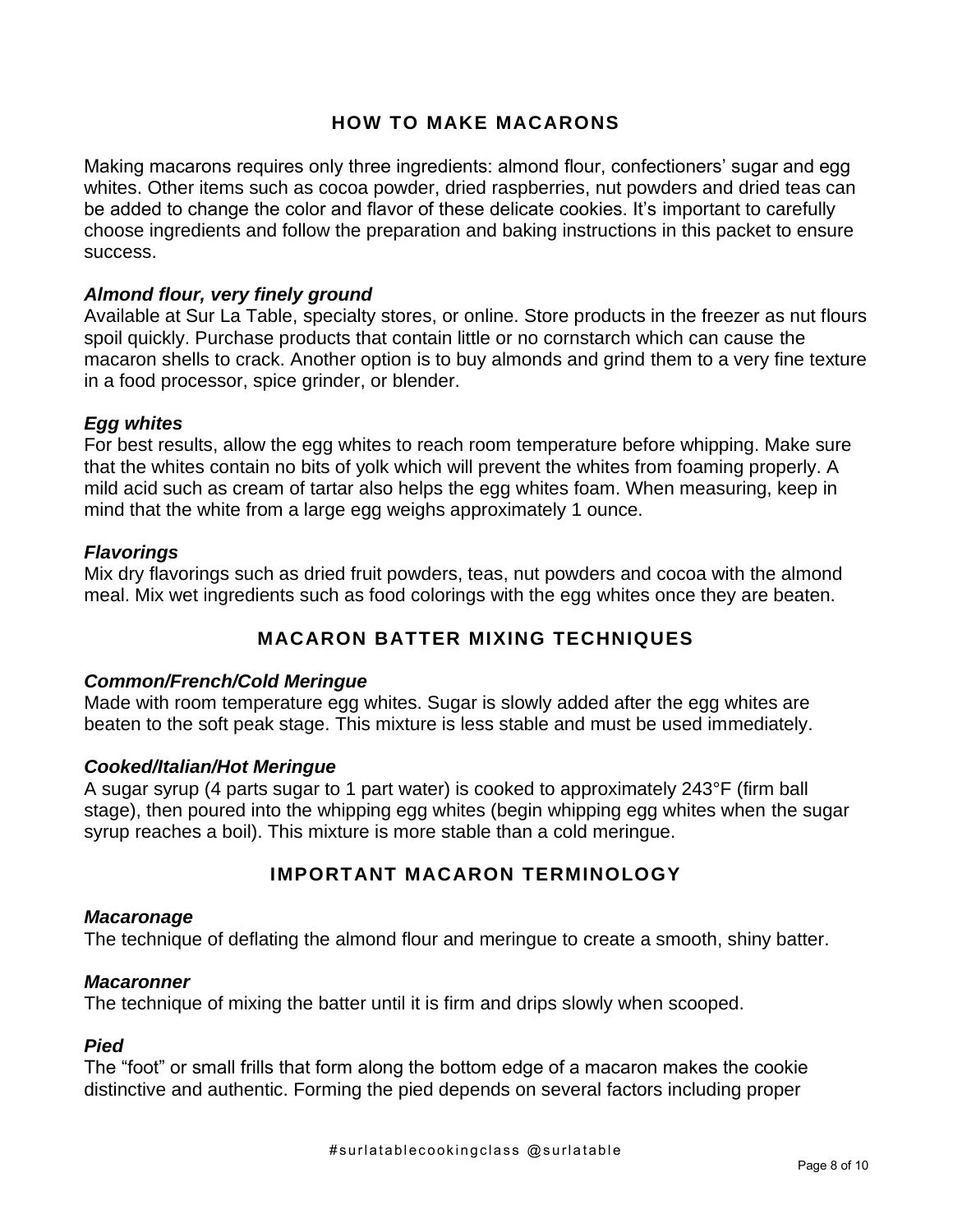macaronage, oven temperature and rapping the baking sheet on the counter before placing it in the oven.

# **MACARON TIPS**

- To ensure consistent results, weigh all the ingredients with a digital scale.
- Make sure to sift your ingredients multiple times if necessary. Dry ingredients should have a powdery texture with no lumps. The almond and confectioners' sugar mixture may be pulsed in a food processor to make the texture finer.
- The final macaron batter should be firm and drip slowly when scooped with a silicone spatula.
- To keep macarons consistent in size and shape, make a circle template by drawing 1 1/3" circles spaced at least 1/2" apart on the reverse side of a sheet of parchment paper cut to fit your baking sheet. Alternatively, place a template under the parchment paper. Do not remove template until after macarons are baked.
- When piping the macaron batter, keep the tip of the pastry bag about 1/2 " above and in the middle of the circle guide since the batter will spread.
- After piping, rap the baking sheet firmly on the counter to release any trapped air and to help form the pied.
- Dry the piped macarons for at least 30 minutes before baking. The drying process is complete when the macarons no longer stick to your finger when lightly touched.
- Only bake one tray at a time and rotate the baking sheet in the oven to promote even baking.
- If macarons stick to the parchment paper after baking, transfer the macarons to the freezer for 5 minutes to release.
- Macarons can be kept sealed in an airtight container for 3 days at room temperature or up to 1 week in the refrigerator.